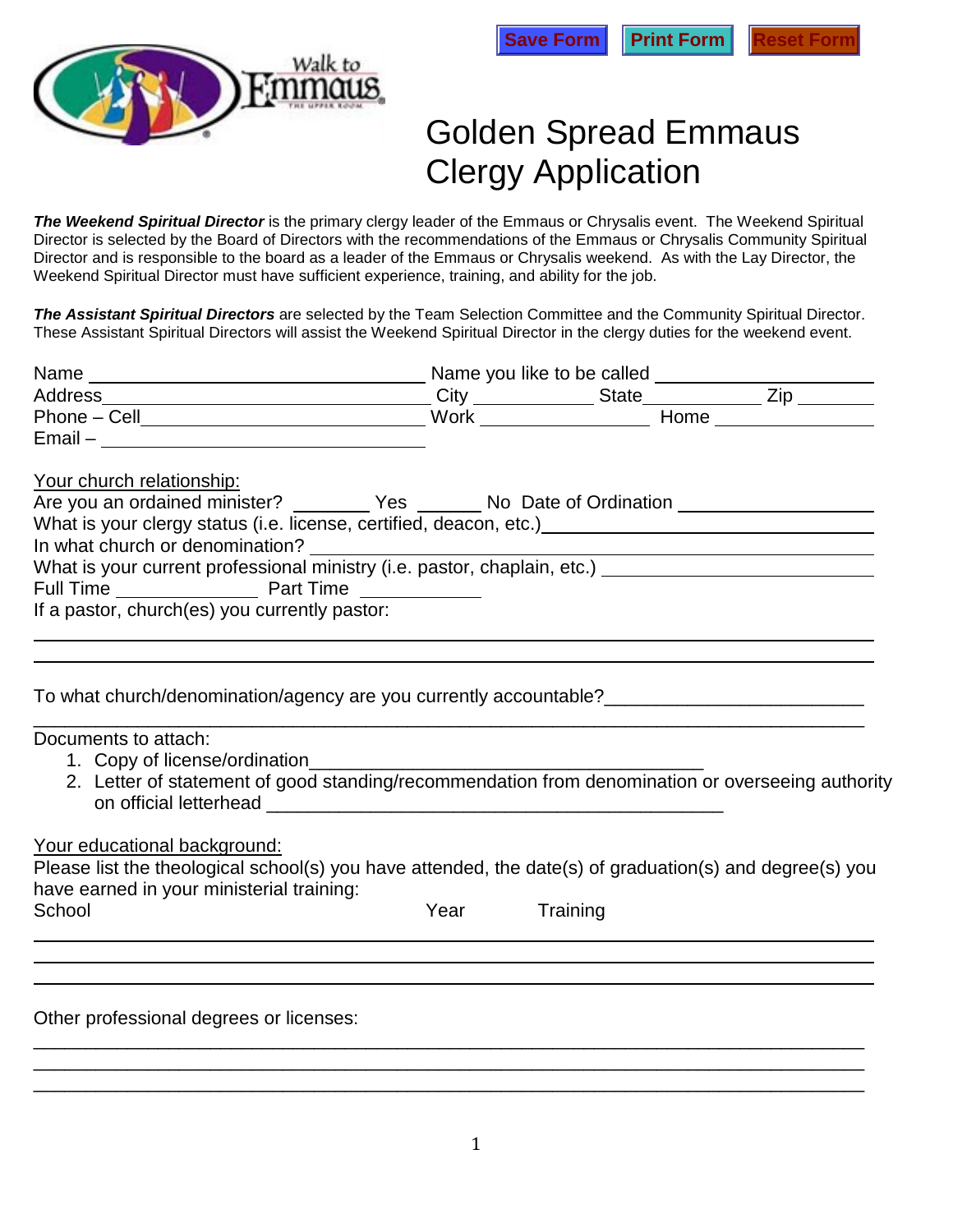|  |  |  | Are you a retired minister in good standing? |  |
|--|--|--|----------------------------------------------|--|
|  |  |  |                                              |  |

| Your Emmaus/Chrysalis background:<br>When and where did you make your Emmaus Walk, or other 4th Day weekend (please specify)?                                                                                                                                                                                                                                                                                                                                                                                     |
|-------------------------------------------------------------------------------------------------------------------------------------------------------------------------------------------------------------------------------------------------------------------------------------------------------------------------------------------------------------------------------------------------------------------------------------------------------------------------------------------------------------------|
| Have you attended an Emmaus/Chrysalis clergy training conducted by The Upper Room staff or a Clergy<br>Regional Representative? __________________Yes _______________ No<br><u> 1989 - Johann Barbara, martxa amerikan per</u><br>If yes, date and community __________                                                                                                                                                                                                                                           |
| Previous Team experiences as a layperson (Please list by Community name followed by<br>Walk/Flight/Journey number, jobs held, talks given)                                                                                                                                                                                                                                                                                                                                                                        |
| Previous Team experiences as a clergyperson (Please list by Community name followed by<br>Walk/Flight/Journey number)                                                                                                                                                                                                                                                                                                                                                                                             |
| For the Emmaus and Chrysalis Clergy Talks listed below, please check all that you have given<br><b>Prevenient Grace</b><br>_God Designed You<br><b>Justifying Grace</b><br><b>God Loves You</b><br><b>Means of Grace</b><br>God's Gift to You<br><b>Obstacles to Grace</b><br><b>God Sustains You</b><br>_Sanctifying Grace<br><b>God Empowers You</b><br>Have you ever served as the Weekend/Head Spiritual Director on a Walk/Flight/Journey?<br>If yes, give the community name and Walk/Flight/Journey number |
| What Emmaus/Chrysalis Community Activities have you participated in?<br><b>Group Reunion</b><br>Gatherings<br>_______Sponsor's Hour<br>_Agape Support<br><b>Behind The Scenes</b> Closings<br>___Sponsoring<br><b>Board Member</b><br>Committees<br>Candlelight<br>__Other(Explain)                                                                                                                                                                                                                               |